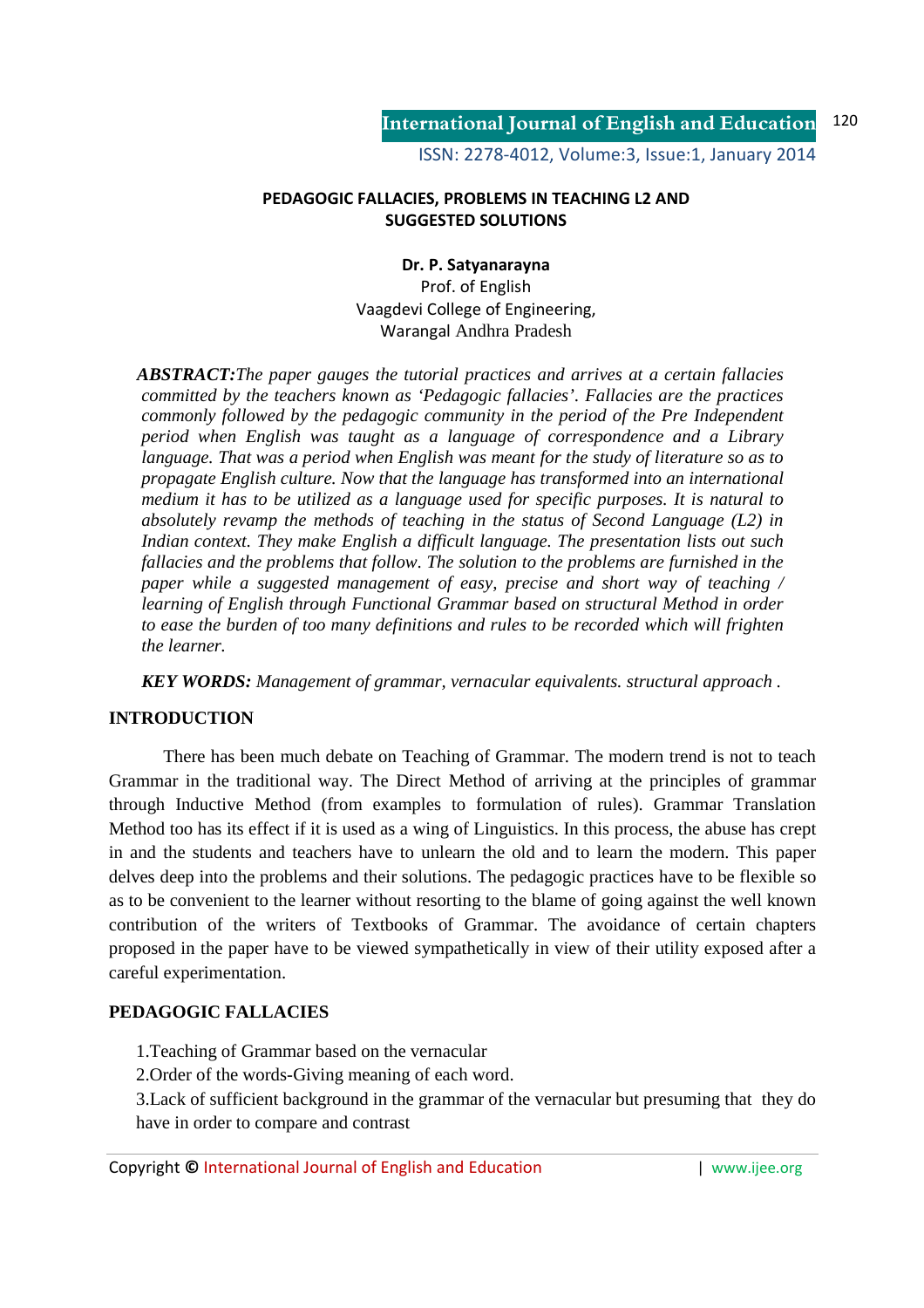#### **International Journal of English and Education** 121

ISSN: 2278-4012, Volume:3, Issue:1, January 2014

- 4. Giving meanings to Prepositions supplying their equivalents in the vernacular.
- 5.Ignoring the grammatical verbs (verbs showing position- be forms) or giving meanings to be forms
- 6.Paying no attention to the preposition that follows a verb used with a particular meaning and English idiom.
- 7.Giving no drilling in structures
- 8.Ignoring the appropriate complements in Conjugation of a verb.
- 9.Trying to rush through the informal usage of a particular Tense-'My father is going to Delhi tomorrow'.
- 10.Not dwelling on the context while dealing with Transformation of sentences-A V, P.V and other chapters under the heading
- 11.Following Deductive Method (Rule to example)
- 12.Ignoring the touch of grammar while teaching the textbook

## **PROBLEMS THAT CROP UP AND THE REMEDIES SUGGESTED**

1. The Indian Languages follow Sanskrit model in dealing with grammar .Almost all Indian Languages give stress on the meaning then and there alone. Following this pattern, sentences like 'I water plants' carry no meaning. The method of giving meaning at the word level will work in the case of say, from Telugu to Hindi, the Indian languages. But the teacher can take the help of Hindi in arriving at the grammatical words (am, is, are, etc;). The notation is the same for example 'Vah gaaya hai' (That is a cow).'Vaha gaaya nahi hai. (That is not a cow). But it always confuses an Indian learner in the beginning why 'a' is used before a singular noun. So, giving meanings in the vernacular will not come to the help of a teacher of English.

2. In primary stages of teaching the prepositions are illustrated. Instead of giving scope for imagination of a student the teachers ask the meaning of that preposition giving the learner a clue that he is not to miss any word without giving its equivalent in the vernacular. This will lead to a common error, 'I am suffering with fever'

3. The 'be forms' are to be known by usage in understanding the tense but not to be given the equivalent in the vernacular. While supplying the meaning we cannot indicate the true one because the' be' form may mean differently at different levels. Hence, the avoidance of vernacular equivalent. The auxiliaries should be dealt with separately showing the context under which they are used.

4. In English language usage a preposition followed by a verb has to be kept in mind as far as its usage is concerned.. But the teacher is hurried to jump at the conclusion that the preposition is known to the learner. This situation is not found in the case of the vernacular usage. The preposition that follows the verb gives a distinct sense to the action proposed. The usage forms part of English idiom or the way of putting things.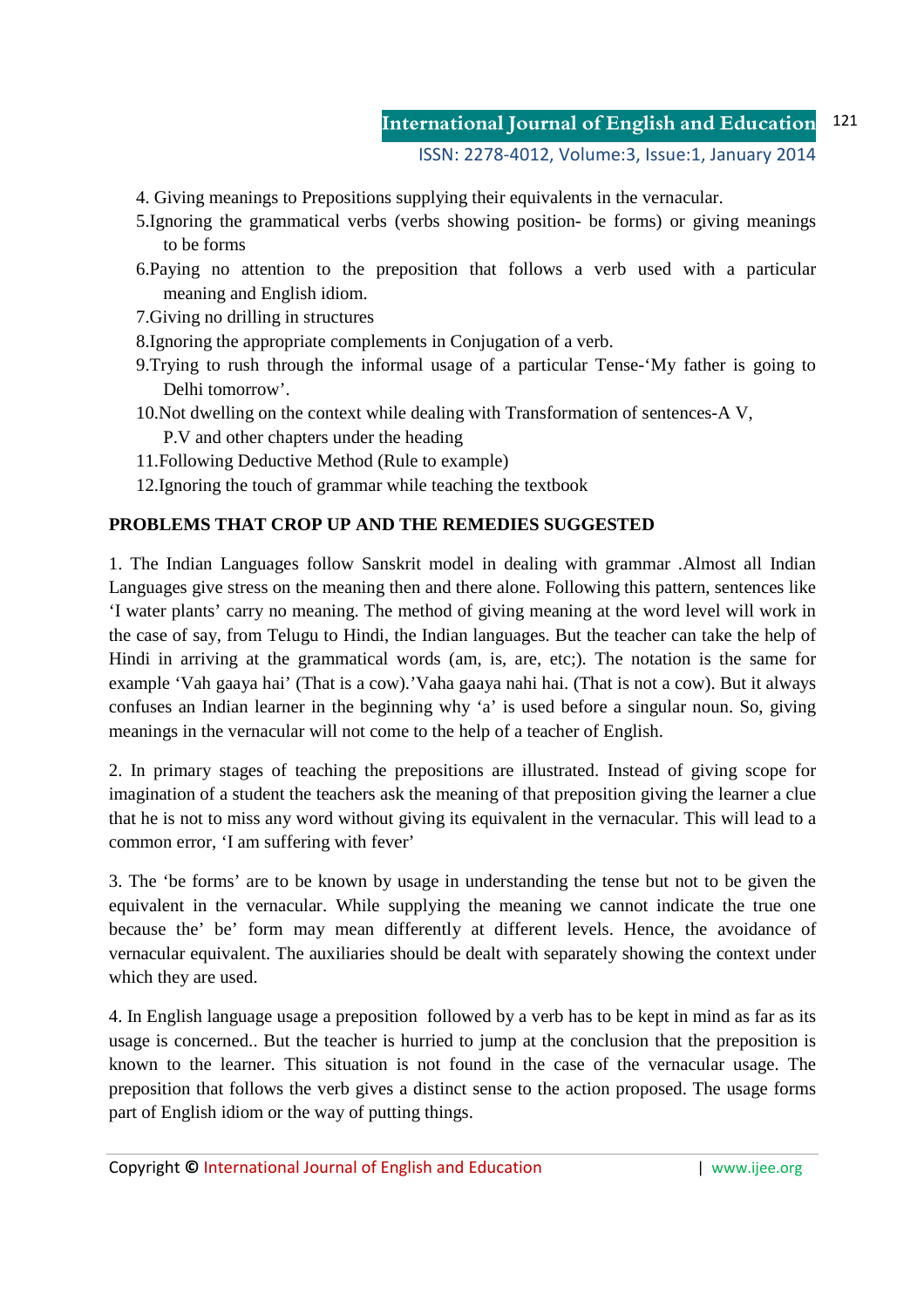In the vernacular such practice is not to be found. For example in the sentence, 'We should look after our old parents', the clear meaning is shattered. The verb itself is 'look after' at semantic level. It stands as the synonym of 'protect'. This variation is well understood when the teacher controls herself and abstains from giving the meaning of the verb without its appended preposition or the adverb particle.

An article helps the learner to find out the difference between these two sentences;

Sun rises in the east. The sun rises in the east.

The homophone (sun-son) may lead to the misinterpretation that a son is not born to his mother but he merely automatically rises in the direction of east. Hence , ' a son ', and 'the sun'.

Regarding the be form 'hai' in Hindi and the one in English be form 'is', strike similarity. There is no harm in stepping into linguistics as such.

In Indian vernacular preposition- like particles are common according to the rules of grammar. For example in the usage' Ram ne Ravan ko maar daala'. The 'ne' support and the 'ko' support are needed in Hindi. They are called " Vibhakti Pratyayas" or the connection particles among the Subject, Verb and Object according to the structure that is meant for the past actions in transitive usage of the verb 'maar daala'. The juxtaposition of the words in English avoids such appendages. 'Ram killed Ravana' conveys the idea. The peculiar nature of the usage should be made clear to the learner. Instead the teacher gives the vernacular equivalent to add to the confusion of the learner.

5. It will be a good idea to take a sentence as a unit of speech. Every sentence can be divided into structural segments like subject, verb, object and the complement. Under each segment the words should be identified with reference to their function, namely, the parts of speech they belong to. This process should lead to the understanding of the function the word plays giving a clue to the mechanics of the language. The behaviour of the functional words is thus made to be understood. For that matter the transformation of sentences, say from active to passive or the direct to reported speech can be attributed to a structure with the general knowledge of the tense and the other common principles of grammar the student can discover given a chance to discover the principle behind the usage by means of close observation. For example bring in the sequence of tense in an informative tone is what makes a direct speech in to the reported form.

6. While drawing the attention of the student towards the usage of a verb in the present or the past situation the different verb forms are to be made to be observed under Conjugation. The folly creeps in this particular chapter of grammar that all the sentences though different in the usage of verb forms cannot establish the time under which the action has taken place namely the non-availability of the complement suited to the verb pattern used in that particular format. For example the sentence, 'I have passed B.A. in 2006' is incorrect. The time reference is suitable to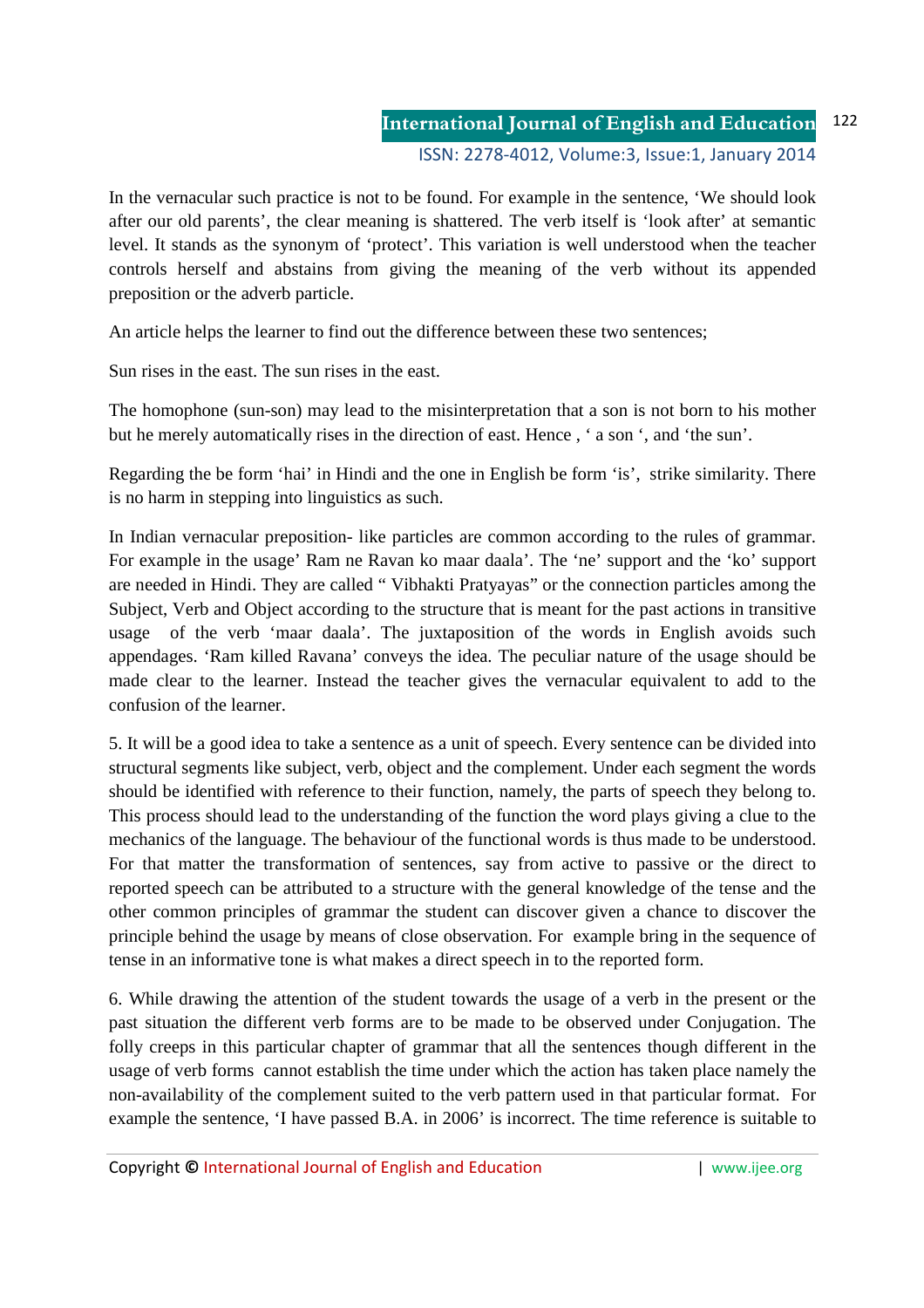the usage, 'I passed B. A. in 2006' It is now appropriate because the complement is not suited to the Present Perfect tense. So care must be taken to affix the complement till the student learns the fundamentals. The variations in tense like, 'My father is going to Delhi tomorrow' can be taken up later when the learner grapples with fundamentals of the Tense.

7. All the chapters under Transformation of Sentences are taken up for learning grammar but the objective of the transformation is not made to be realized. So the stray sentences like 'Rama killed Ravana' are followed by those like' Ravana was killed by Rama' do not carry any motivation for the student to learn the sentence patterns. As far as the change from Active to Passive voice is concerned the teacher can give instances when the actual doer's mention is implied or unknown or purposefully avoided thinking it is not important in order to make a statement brief and meaningful and precise. The sentence, 'The Controller of Examinations (of a particular University or the Board)announced the results (of a particular course of study )' can be neatly put in the passive form as 'The results were announced' which suits the situation to state in brief because circumlocution is not expected in saying things following the dictum, 'Brevity is the soul of wit' The pause after the reporting clause in a Direct Speech can be avoided changing it into the Reported form following the sequence of Tense using the actual words of the speaker combining with a conjunction while changing the pronouns suitably. The Direct speech is better employed in conversations that happen in a story or narration for a variety in expression'. Now the students know about its utility. It is so with all the other ways of Transformation of sentences.

The purpose of exposure to grammaticality is to make the student understand the mechanics of the L2. Close observation is needed to discover the intricacies of the usage of L2, English. To make it possible the student should be asked to observe correct sentences and to arrive at a general rule. .Repeated exposure to erroneous sentences is expected to be taken up when the learner grapples with the dicta or the rule. We go by Common Error approach very soon and confuse the student only to blame him / her as a slow learner. So the Deductive Method \_ going from examples to rule making is the most scientific way indeed! The deductive way of furnishing the rules of Grammar followed by the examples is not a sure way of inculcating the power of analysis in learning a language with the 'self learning strategies' to be developed at a later stage.

8. Unfortunately, we give the rules of grammar in a separate class in the name of special attention but we go on with a lesson paying no attention to the grammaticality that lies within the narration of the text. This will lead to the non-employability of the rule of grammar contextually and the rule is given a holiday leading to the theory of disuse .The rules that have been learnt are often forgotten by the students and they never analyze the statements rationally according to the discipline of Grammar.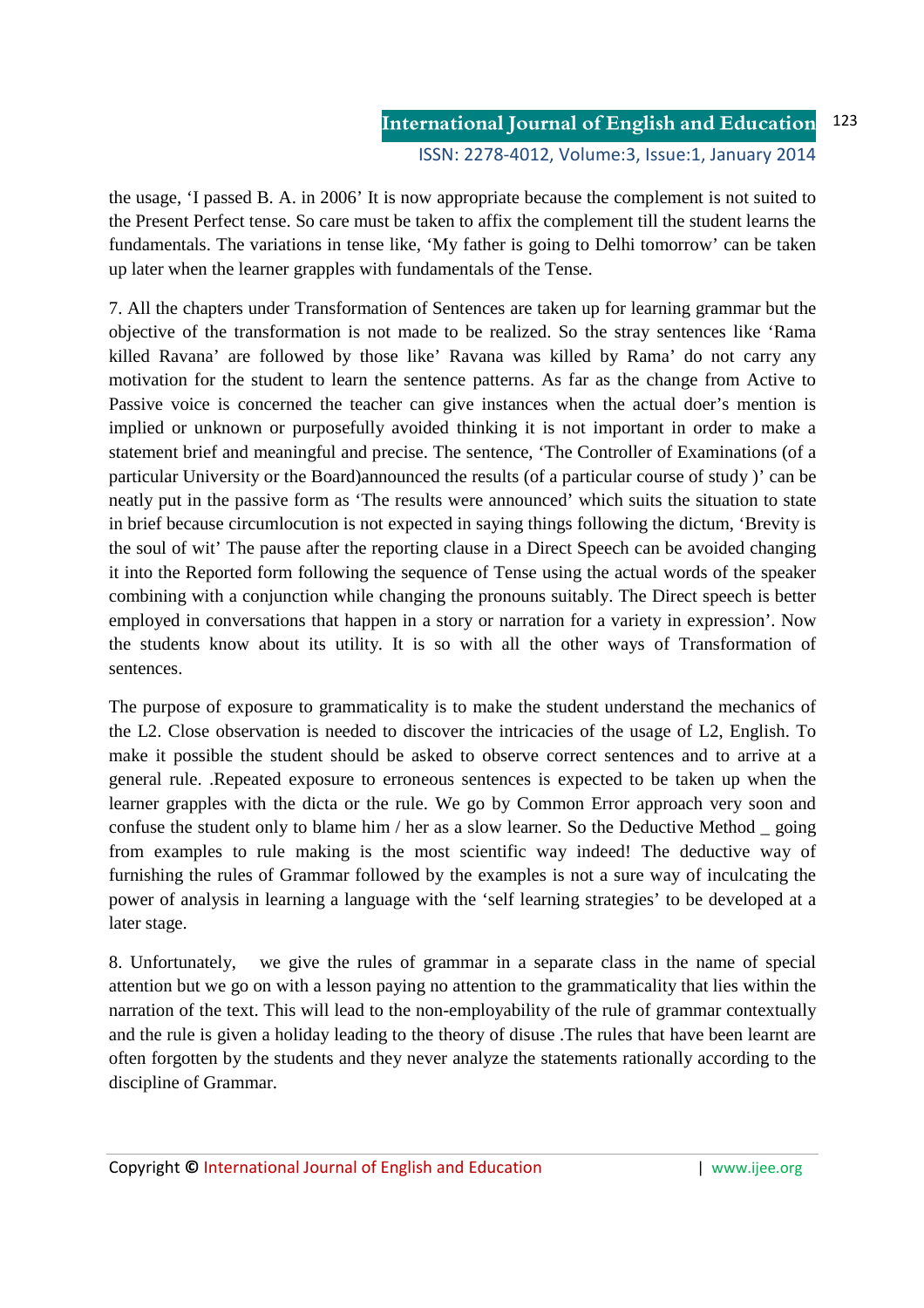The teacher is expected to touch the grammar point at least when a new idiom or structure appears in the textbook.

#### **Management of functional grammar**

The teachers of English are confronted with a new role of administering Functional Grammar leading to English for Specific Purposes. Grammar is learnt as a whole. According to Francis Beacon, it is learnt once in one's life time and it will not be forgotten. In order to make the teaching of English an easy task we can avoid certain chapters found in the traditional books on grammar. They are:

1. Subject and Predicate

Traditional grammar opens the chapter only to send a message to the beginner that something is told about a person or thing in a language. The predicate is just a part minus the subject. The best way would be to divide the sentence into the subject, verb ,object if any and the complement which can be carried over all along the teaching of grammar. So it forms an unprofitable chapter and it can be avoided to minimize the burden of too many grammatical terms.

2. Definitions of the Parts of Speech

Noam Chomsky made us realize that no definition can satisfy the term lie the one' The Noun is the name of a person, place or thing'. The function is more important than the description. So the teacher is at liberty to avoid definitions in order to make the student learn grammar, with an analytical power needed for concept formation.

3. The case

The S V O C division places the nouns in proper cases. The nomenclature as Dative, Accusative, etc., can be avoided.

4. The Mood

The Mood is an extra chapter of grammar because a simple demonstration can be made meaningfully to recognize the moods. Requests, orders, or statements are common to all the languages.

5. The Parsing of Sentences

Parsing, the description of the word according to grammar in a given sentence does not form the need of the hour because the learner visualizes it in S V O C separately. The structural base gives out the knowledge of recognizing the word power based on its place of usage.

6. The Verb of Incomplete Predication as the third one after vt.(Verb Transitive) and vi,(Verb Intransitive) can be grouped under Intransitive Verbs.The Verb of Incomplete Predication, 'seem' in 'He seems to be insane' can be grouped into the Verb Intransitive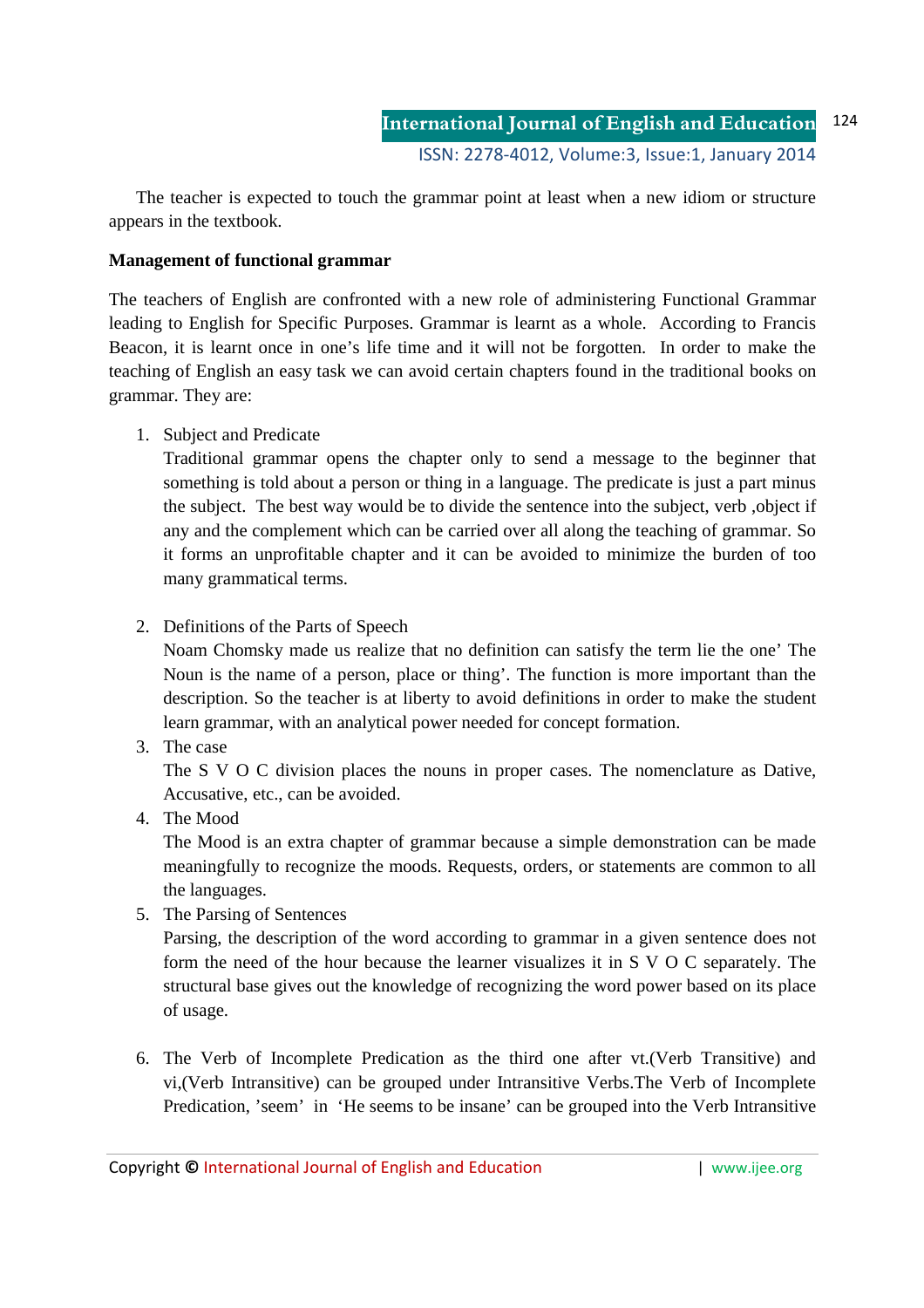in order to avoid the burden of so many terms of grammar. The exclusion will not be against the spirit of 'Functional grammar.

# **CONDUCT OF FUNCTIONAL GRAMMAR**

The burden of a number of rules covered under the above chapters can be eased by following the Structural Method. The following series of items can be taken up:

1. Division of a Sentence into S V O C.

2. Coming across the words under each such division to know about their function – (old Parts of Speech and new method of division made by Chomsky.

- 3. The Tense –compulsorily sticking to suitable complement.
- 4. The list of Pronouns in a table in their objective and other forms covered under the old headings of Accusative, Nominative, Dative and so on.
- 5. The Adjective –Degrees of Comparison as structural items
- 6. Adverb Position (Before a 'be- form', after an 'action verb' and before the 'actual action verb' with two helping verbs but between the two- an auxiliary and the main verb.)
- 7. Conjunctions in structures e.g.,' either—or', or; 'neither—nor'; etc.,
- 8. Transformation of Sentences observed on the basis of structures

9. Synthesis of Sentences and Analysis of Sentences will be taken up as structural items again. Any other variation can be grouped under structures based on a particular usage leading to the understanding of English idiom e.g, 'I could not help laughing'.

# **CONCLUSION**

The Grammar of one's behavior is discipline. It is the way of life to observe discipline. The very purpose of teaching is to promote analytical power among the taught. All other means of spoon feeding are of no help. They will result in making the 'BOOK OF GRAMMAR' bulky only to confuse the taker of grammar. We see the Methodologists add pages together to the passages prescribed for intensive study, sticking to the present day dictum that grammar should not be taught. The structural approach is very useful to a learner at least before beginning the Undergraduate Course.

## **References**